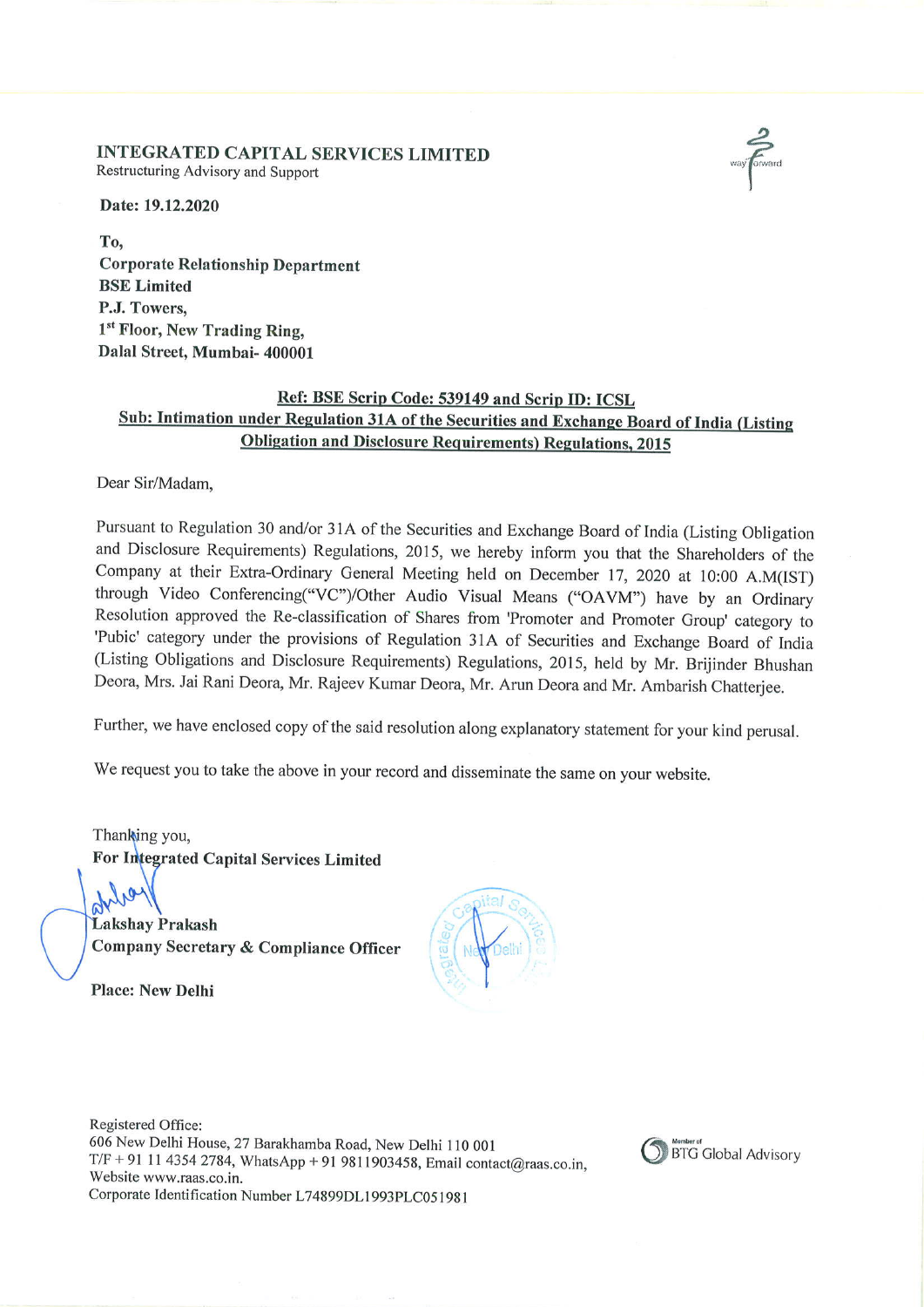#### INTEGRATED CAPITAL SERVICES LIMITED Restructuring Advisory and Support



CERTIFIED TRUE COPY OF RESOLUTION PASSED BY THE MEMBERS OF INTEGRATED CAPITAL SERVICES LIMITED AT EXTRA-ORDINARY GENERAL MEETING HELD ON THURSDAY, THE 17TH DAY OF DECEMBER, 2020 AT 10:00 AM(IST), THROUGH VIDEO CONFERENCING ("VC")/OTHER AUDIO-VISUAL MEANS ("OAVM")

# To consider Re-classification of Promoter's Shareholding from 'Promoter and Promoter Group' category to 'Pubic' category.

"RESOLVED THAT pursuant to the provisions of Regulation 31A of SEBI (Listing Obligation and Disclosure Requirements) Regulations, <sup>2015</sup> ("the Listing Regulations"), (including any modification(s) or re-enactment thereof for the time being in force) and other applicable laws and subject to the necessary approvals from the BSE Limited and other appropriate statutory authorities as may be required, consent of the Members of the Company be and is hereby accorded for re-classification of following Shareholders/members/persons(s) from 'Promoter and Promoter Group' category to 'Public' category:

| Sr.No            | Name of Shareholder         | No. of fully paid-up<br>equity Shares held | Percentage of<br>Shareholding | <b>Relation</b><br>the<br>to<br><b>Promoters</b><br>seeking<br>reclassification |
|------------------|-----------------------------|--------------------------------------------|-------------------------------|---------------------------------------------------------------------------------|
| 1.               | Mr. Brijinder Bhushan Deora | 3,49,600                                   | 0.982%                        | <b>Immediate Relative</b>                                                       |
| 2.               | Mrs. Jai Rani Deora         | 4,08,340                                   | 1.140%                        | <b>Immediate Relative</b>                                                       |
| $\overline{3}$ . | Mr. Rajeev Kumar Deora      | 23,98,550                                  | 6.740%                        | <b>Immediate Relative</b>                                                       |
| 4.               | Mr. Arun Deora              | 3,98,550                                   | 1.120%                        | Immediate Relative                                                              |
|                  | <b>Total</b>                | 35,55,040                                  | 9.982%                        |                                                                                 |

| Sr.No | Name of Shareholder    | No. of fully paid-up<br>equity Shares held | Percentage of<br>Shareholding | Relation<br>the<br>to<br><b>Promoters</b><br>seeking<br>reclassification |
|-------|------------------------|--------------------------------------------|-------------------------------|--------------------------------------------------------------------------|
| 1.    | Mr.Ambarish Chatterjee | 24,475                                     | $0.070\%$                     | None                                                                     |
|       | Total                  | 24,475                                     | $0.070\%$                     |                                                                          |

"RESOLVED FURTHER THAT pursuant to Regulation 31A (3) sub clause (b) of Securities Exchange Board of India (Listing Obligations and Disclosure Requirements) Regulations, 2015, it is hereby confirmed that, the aforesaid shareholders/members/person(s) seeking re-classification:

- 1. Do not hold more than <sup>10</sup> (ten) percent of the total voting rights in the Company;
- ii. Do not exercise control over the affairs of the Company directly or indirectly;

Registered Office: 606 New Delhi House, 27 Barakhamba Road, New Delhi <sup>I</sup> <sup>10</sup> 00 I  $T/F + 91$  11 4354 2784, WhatsApp + 91 9811903458, Email contact@raas.co.in, Website www.raas.co.in. Corporate Identification Number L74899DL1993PLC051981

BTG Global Advisory

L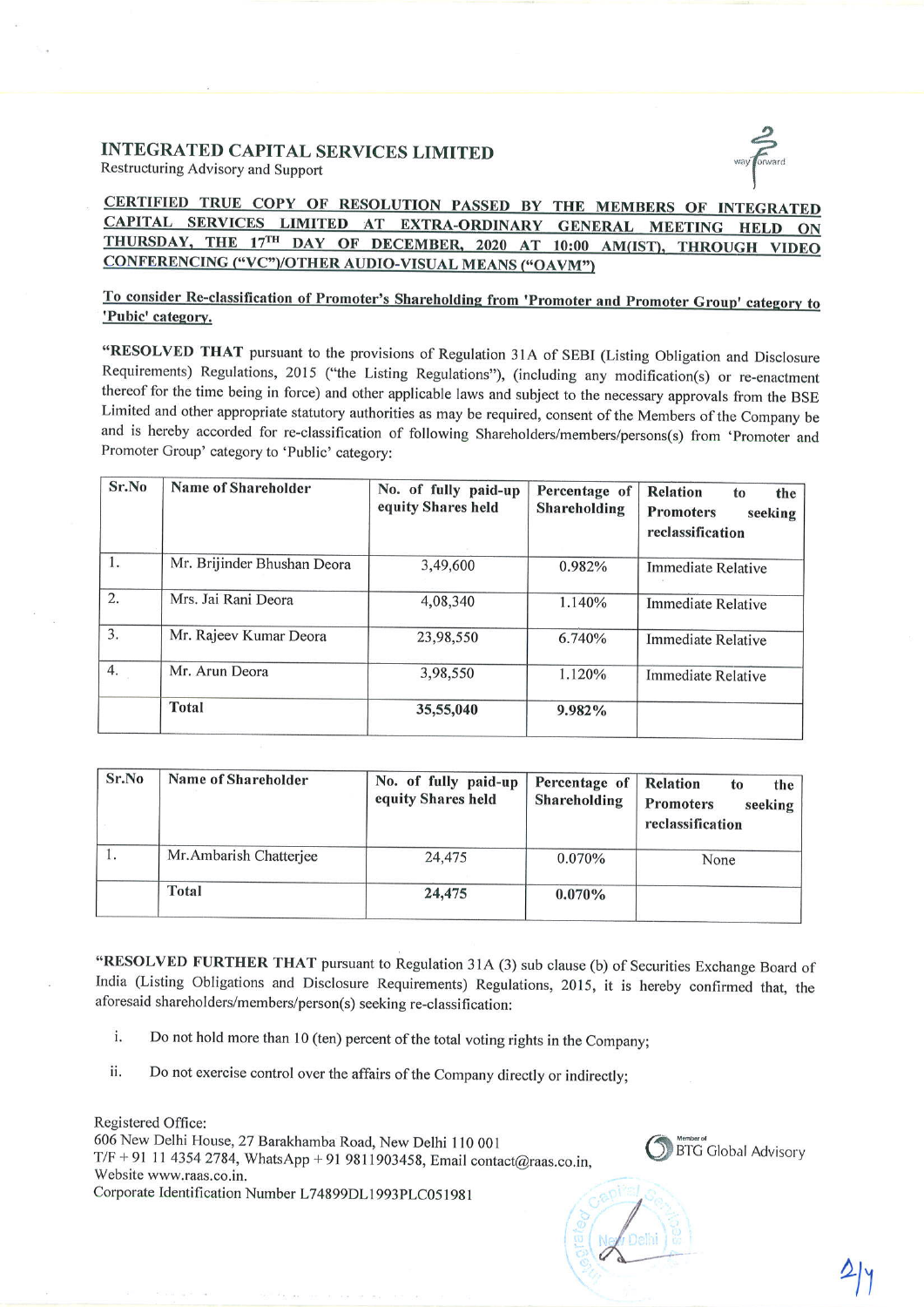## INTEGRATED CAPITAL SERVICES LIMITED

Restructuring Advisory and Support



- iii. Do not have any special rights with respect to the Company through formal or informal arrangements including through any shareholder agreements;
- iv. Are not represented on the board of directors (including not having <sup>a</sup> nominee director) of the Company;
- v. Do not act as <sup>a</sup> key managerial person in the Company;
- vi. Are not <sup>a</sup> "willful defaulter" as per the Reserve Bank of India Guidelines;
- vii. Are not <sup>a</sup> fugitive economic offender.

And on necessary approval(s) upon application for re classification for the aforementioned promoter, the Company shall effect such re-classification in the statement of Shareholding pattern of the Company from immediate succeeding quarter under Regulation 31A of SEBI (Listing Obligations and Disclosure Requirements) Regulations, 2015, as applicable, in compliance to Securities and Exchange Board of India (Substantial Acquisition of Shares and Takeovers) Regulations, <sup>2011</sup> and other applicable provisions for the time being in force.

RESOLVED FURTHER THAT the Board of Directors of the Company and/or Company Secretary be and are hereby severally authorized to make, sign, prepare and submit all the necessary applications, forms, papers and documents and to make the application for re classification to the stock exchanges, where the securities of the Company are listed and generally to do all such acts, deeds, matters and things as may be necessary and expedient to give effect the aforesaid resolution.

Certified True Copy

For Integrated Capital Services Limited

Sajeve Deora (DIN: 00003305) Director<sub>-</sub> Date: 18.12.2020 Place: New Delhi

'?\-?/?

Registered Office: <sup>606</sup> New Delhi House, <sup>27</sup> Barakhamba Road, New Delhi <sup>110</sup> <sup>001</sup>  $T/F + 911143542784$ , WhatsApp + 91 9811903458, Email contact@raas.co.in, Website www.raas.co.in. Corporate Identification Number L74899DL1993PLC051981

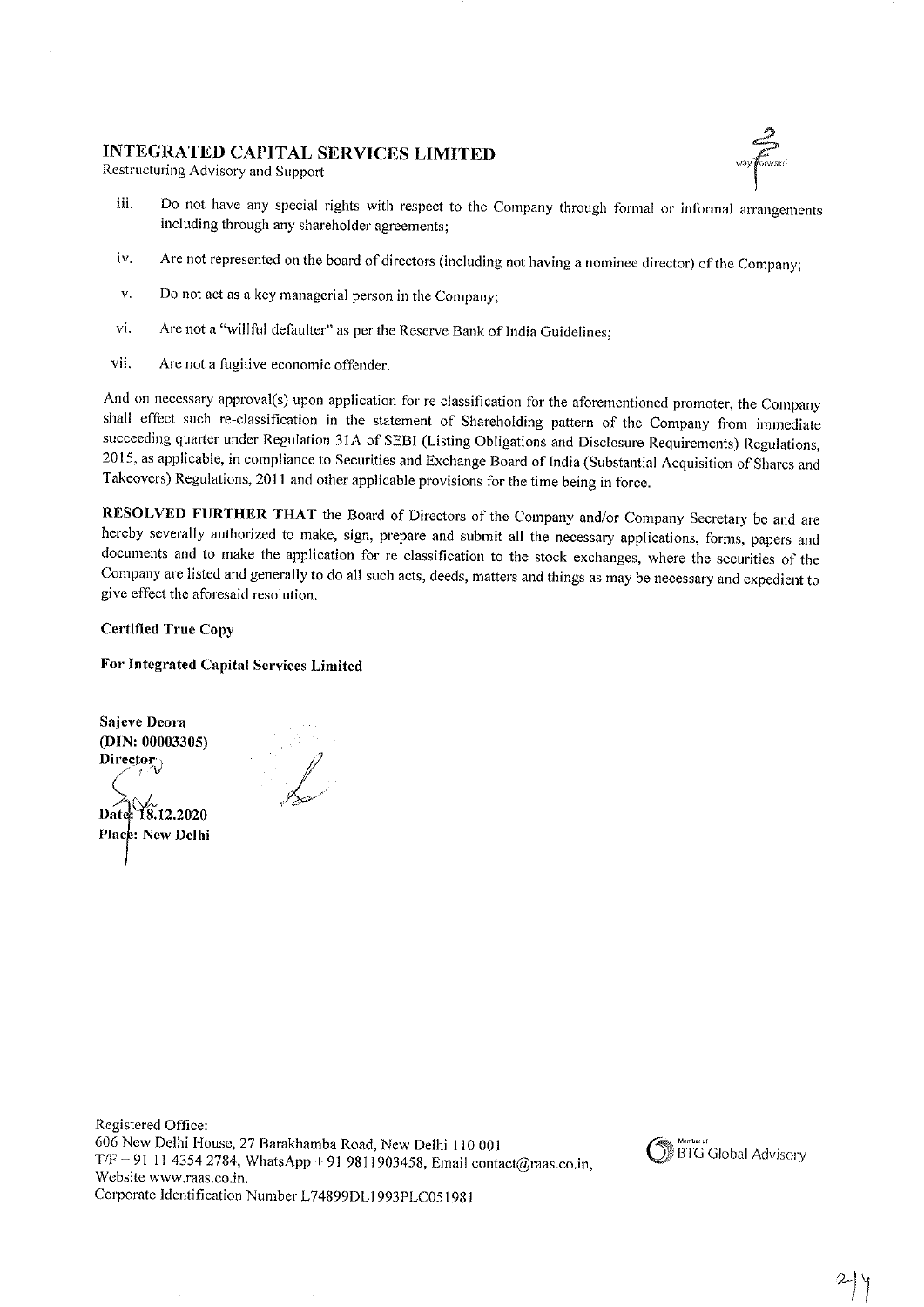# INTEGRATED CAPITAL SERVICES LIMITED

Restructuring Advisory and Support



### THE EXPLANATORY STATEMENT

The following Explanatory Statement, pursuant to Section <sup>102</sup> of the Companies Act, <sup>2013</sup> ("Act"), sets out all material facts relating to the business mentioned under agenda item of the accompanying Notice dated November 25, 2020:

The members are being apprised that Regulation <sup>3</sup> IA of the Listing Regulations allows the listed Company for reclassification or modification of the existing status of individuals or entities from 'Promoter and Promoter Group' category to 'Public' category, subject to the approval of the Shareholders and Stock Exchange (s) where the shares of the Company are listed and subject to the fulfillment of the conditions as provided in the applicable regulations.

In this regard it is to be informed that the Company received requests for Reclassification of the shareholding from 'Promoter and Promoter Group' category to 'Public' category under the provisions of Regulation <sup>31</sup> <sup>A</sup> of Securities and Exchange Board of India (Listing Obligations and Disclosure Requirements), <sup>2015</sup> (Listing Regulations) from 9.982% of equity capital of the Company immediate relatives of Promoters and Mr. Ambarish Chatterjee holding 0.070% equity share capital of the Company (" person(s) collectively referred as Outgoing Promoters") on June 21, <sup>2020</sup> and the Board of Directors of the Company intimated same to the BSE Limited ("Stock Exchange") vide <sup>a</sup> letter dated June 22, <sup>2020</sup> in compliance with the Regulation <sup>31</sup> A(8)(a) of SEBI (LODR) Regulations.

Pursuant to clause (b) sub-regulation <sup>3</sup> of Regulation 31A of SEBI (Listing Obligations and Disclosure Requirements) Regulations, 2015, outgoing promoters seeking re-classification has confirmed that:

- l, They are not holding more than ten percent of the total voting rights in the Company;
- ii. They do not exercise control over the affairs of the Company directly or indirectly;<br>iii. They have no special rights with respect to the Company through formal as inf
- They have no special rights with respect to the Company through formal or informal arrangements including through any shareholder agreements;
- iv. They are not represented on the Board of Directors (including not having <sup>a</sup> nominee Director) of the Company;
- v. They do not act as Key Managerial person in the Company;
- vi. They are not 'willful defaulter' as per the Reserve Bank of India Guidelines;
- vii. They are not fugitive economic offender.

The promoters seeking re-classification has also confirmed that at all times from the date of such re-<br>classification, it shall continue to comply with sub-clauses (i), (ii), (iii) of aforesaid clause (b) of sub-regulatio

Further, in compliance with clause (c) of sub-regulation <sup>3</sup> of Regulation <sup>3</sup> IA of Listing Regulations, the Company hereby confirms that:

a. the public shareholding as on date of the notice fulfils the minimum public shareholding requirement of at least 25% and the proposed reclassification does not intend to increase the public shareholding to achieve compliance with the minimum public shareholding requirement;

Registered Office:

<sup>606</sup> New Delhi House, <sup>27</sup> Barakhamba Road, New Delhi <sup>110</sup> <sup>001</sup>  $T/F + 91$  11 4354 2784, WhatsApp + 91 9811903458, Email contact@raas.co.in, Website www.raas.co.in. Corporate Identification Number L74899DL1993PLC051981